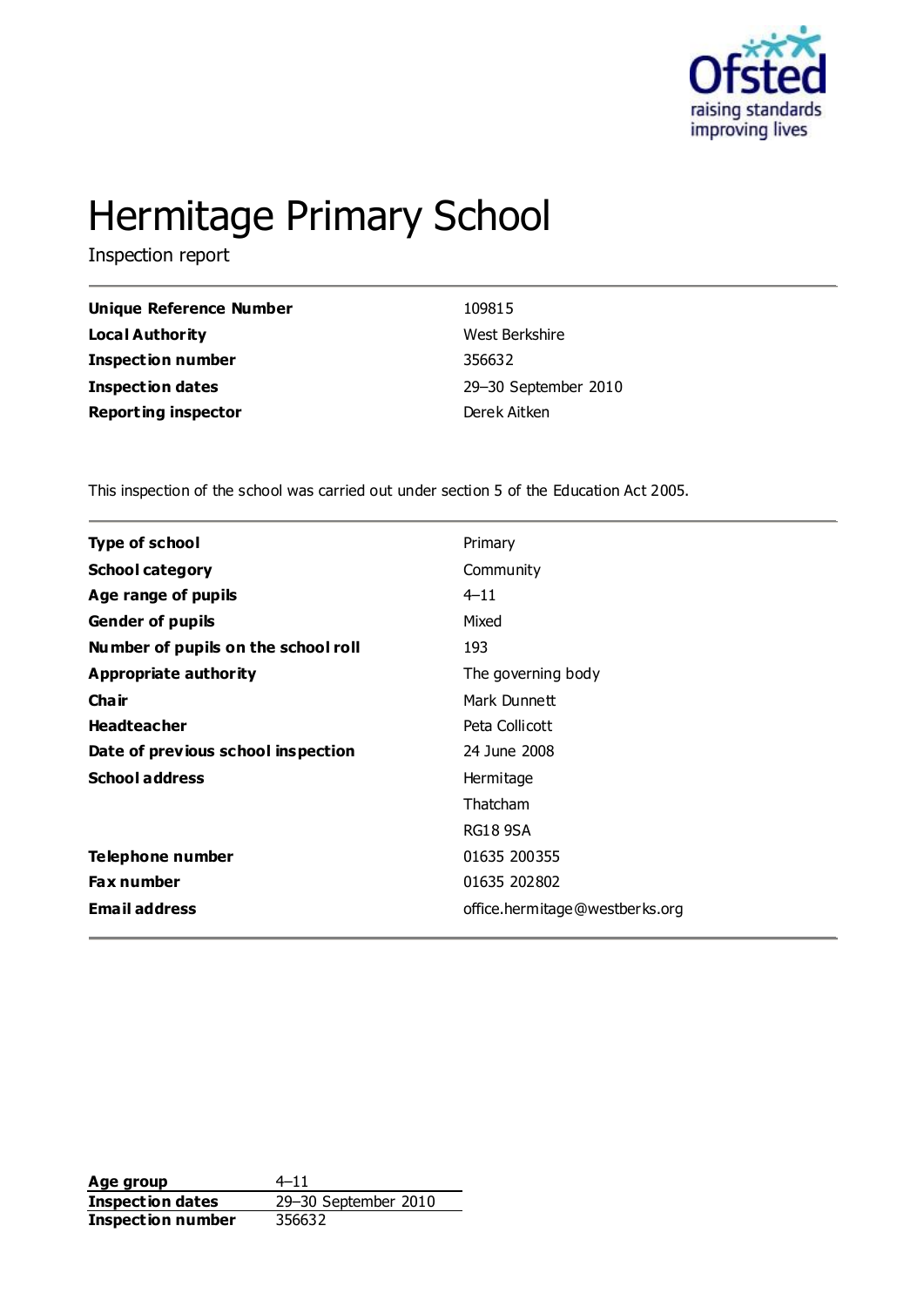The Office for Standards in Education, Children's Services and Skills (Ofsted) regulates and inspects to achieve excellence in the care of children and young people, and in education and skills for learners of all ages. It regulates and inspects childcare and children's social care, and inspects the Children and Family Court Advisory Support Service (Cafcass), schools, colleges, initial teacher training, work-based learning and skills training, adult and community learning, and education and training in prisons and other secure establishments. It assesses council children's services, and inspects services for looked after children, safeguarding and child protection.

Further copies of this report are obtainable from the school. Under the Education Act 2005, the school must provide a copy of this report free of charge to certain categories of people. A charge not exceeding the full cost of reproduction may be made for any other copies supplied.

If you would like a copy of this document in a different format, such as large print or Braille, please telephone 0300 1234 234, or email **[enquiries@ofsted.gov.uk](mailto:enquiries@ofsted.gov.uk)**.

You may copy all or parts of this document for non-commercial educational purposes, as long as you give details of the source and date of publication and do not alter the documentation in any way.

To receive regular email alerts about new publications, including survey reports and school inspection reports, please visit our website and go to 'Subscribe'.

Royal Exchange Buildings St Ann's Square Manchester M2 7LA T: 0300 1234 234 Textphone: 0161 618 8524 E: **[enquiries@ofsted.gov.uk](mailto:enquiries@ofsted.gov.uk)** W: **[www.ofsted.gov.uk](http://www.ofsted.gov.uk/)**

© Crown copyright 2010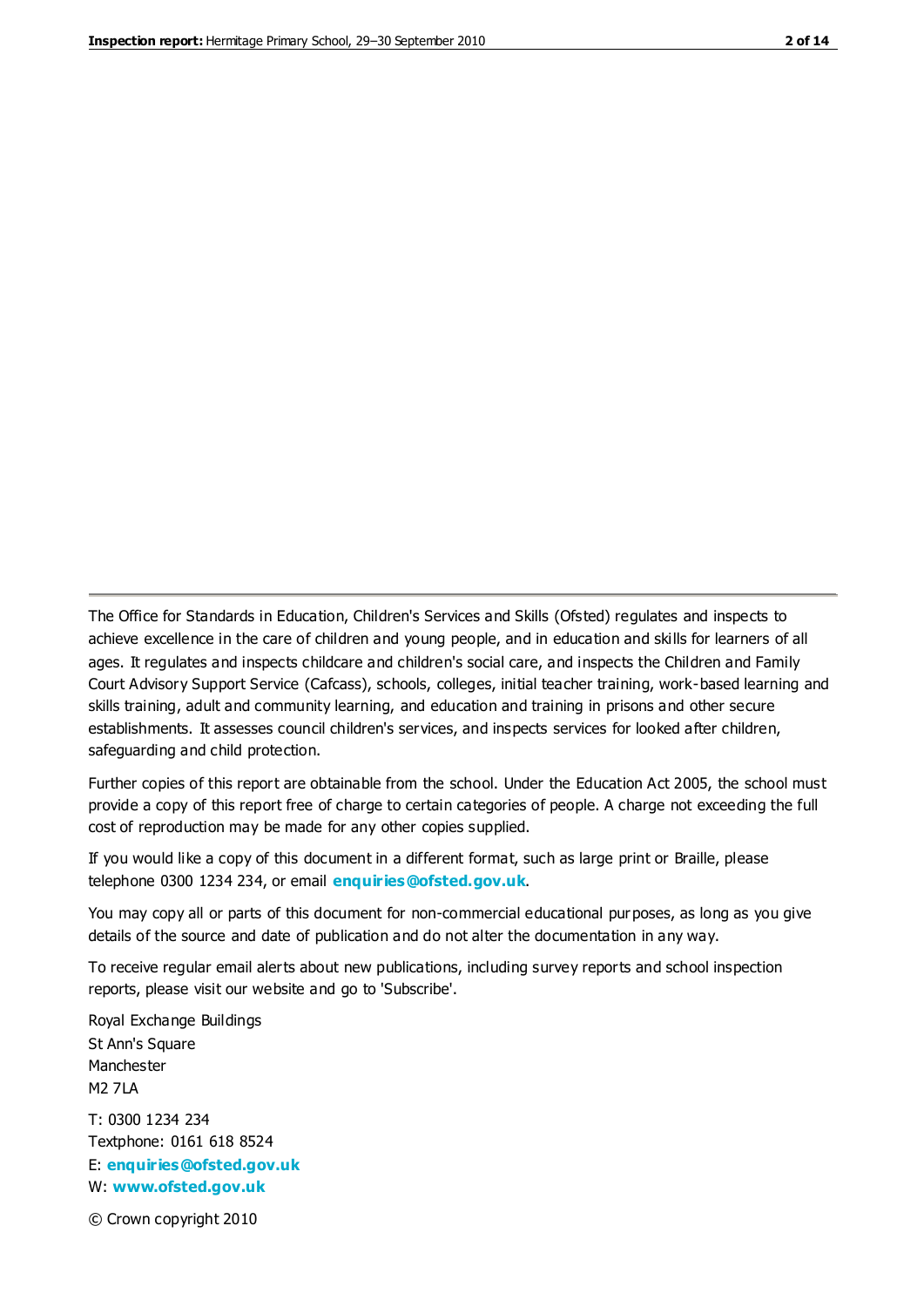# **Introduction**

This inspection was carried out by three additional inspectors. Eight teachers were observed teaching 12 lessons. In addition, inspectors sampled five lessons taken by teaching assistants which included focused support for pupils with special educational needs and/or disabilities and an extension class for more able pupils in mathematics. Meetings were held with governors, staff and groups of pupils and informal discussions were held with a few parents and carers. The inspectors observed the school's work, and looked at documents, including policies and procedures relating to the safeguarding of pupils, self-evaluation records and assessment information. The inspectors analysed questionnaires from 105 parents and carers, 95 from pupils and 14 from staff.

The inspection team reviewed many aspects of the school's work. It looked in detail at the following:

- $\blacksquare$  the impact of programmes to support the progress of pupils with special educational needs and/or disabilities, especially in Years 5 and 6
- $\blacksquare$  the impact of initiatives undertaken since the previous inspection to raise attainment and achievement in English and mathematics
- how well more able pupils are supported and challenged to do their best
- the impact of the improved outdoor area on outcomes for children in the Early Years Foundation Stage Reception class.

# **Information about the school**

This is a smaller than average village school. The majority of pupils are of White British origin. The percentage of pupils known to be eligible for free school meals is low. The proportion of pupils with special educational needs and/or disabilities is above average. Most of these pupils have moderate learning difficulties. More pupils than is generally the case join or leave the school before the end of Year 6. There is an after-school club on site, which is privately managed and subject to a separate inspection. The school has Healthy Schools status and holds the Activemark, Eco-Schools Green Flag and Artsmark (Silver) awards.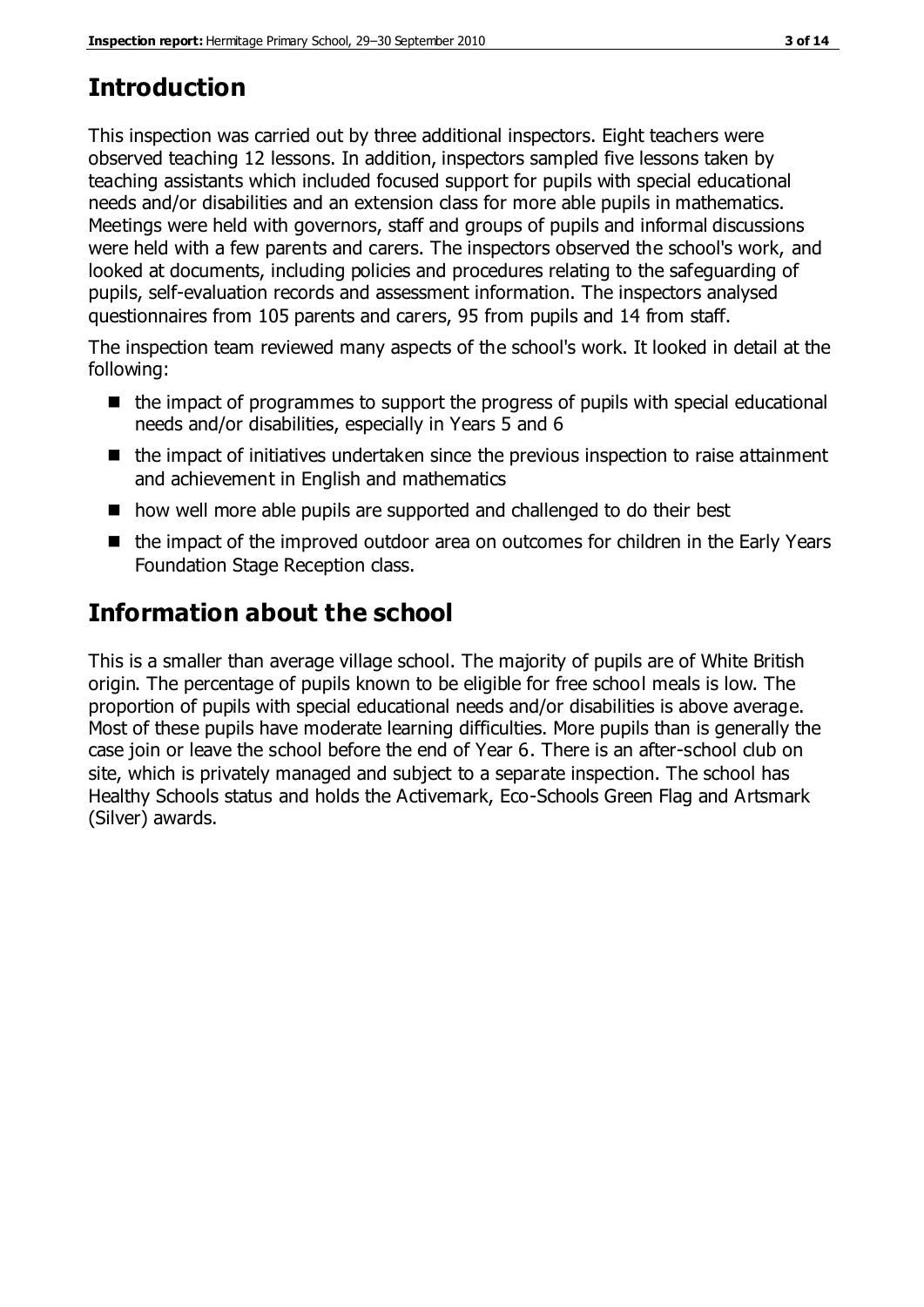**Inspection grades: 1 is outstanding, 2 is good, 3 is satisfactory, and 4 is inadequate** Please turn to the glossary for a description of the grades and inspection terms

## **Inspection judgements**

| Overall effectiveness: how good is the school?  |  |
|-------------------------------------------------|--|
| The school's capacity for sustained improvement |  |

## **Main findings**

Hermitage has improved the quality of its provision since it was last inspected and is a good school. Attainment remains above average by the end of Year 6 and this is despite significant changes to the size and composition of the school roll in the last four years. New staff appointments have improved the quality of teaching and learning and have had a significant impact on the rate of pupils' progress, especially in Key Stage 1. Pupils' overall achievement and outcomes are good and this means that Hermitage prepares pupils well for the next stages of their lives.

While most of the teaching is good, not enough use is made of teaching assistants during lesson starters to maintain a brisk pace of learning for all groups of pupils. New assessment arrangements have enabled teachers to track the progress of individual pupils in their class more closely, adapt their lesson planning accordingly and identify accurately pupils who would benefit from an extra boost to their learning. However, gaps in the school's whole-school tracking system inhibit the school's capacity to identify more broadly trends in pupils' performance over time and then to evaluate the impact of initiatives to improve the outcomes for pupils. A few pupils make less progress than they are capable of in writing and mathematics.

The school has a considerable number of strengths. Pupils are well cared for, new arrivals settle well and good use is made of staff expertise and external agencies to monitor and support the large percentage of pupils with special educational needs and/or disabilities in Year 5 and Year 6. Pupils enjoy school. They take a keen interest in ecological matters and make good use of the varied opportunities they have to exercise responsibility and to articulate reasoned, mature views. Their cultural development is only satisfactory as the school has not yet implemented plans for developing the national and global aspects of community cohesion.

The capacity of the school to improve further is good. This is a result of effective selfevaluation and the impact of development plans. Almost all of the issues identified at the last inspection have been successfully resolved and pupils now achieve well. School leaders have an accurate overview of the quality of provision. They recognise, however, that further efforts need to be made to enable parents and carers to contribute to the school's work and to support their children's learning more fully.

## **What does the school need to do to improve further?**

- **Further raise achievement by:** 
	- developing a more robust whole-school tracking system to enable curricular initiatives and trends in pupils' performance over time to be more sharply evaluated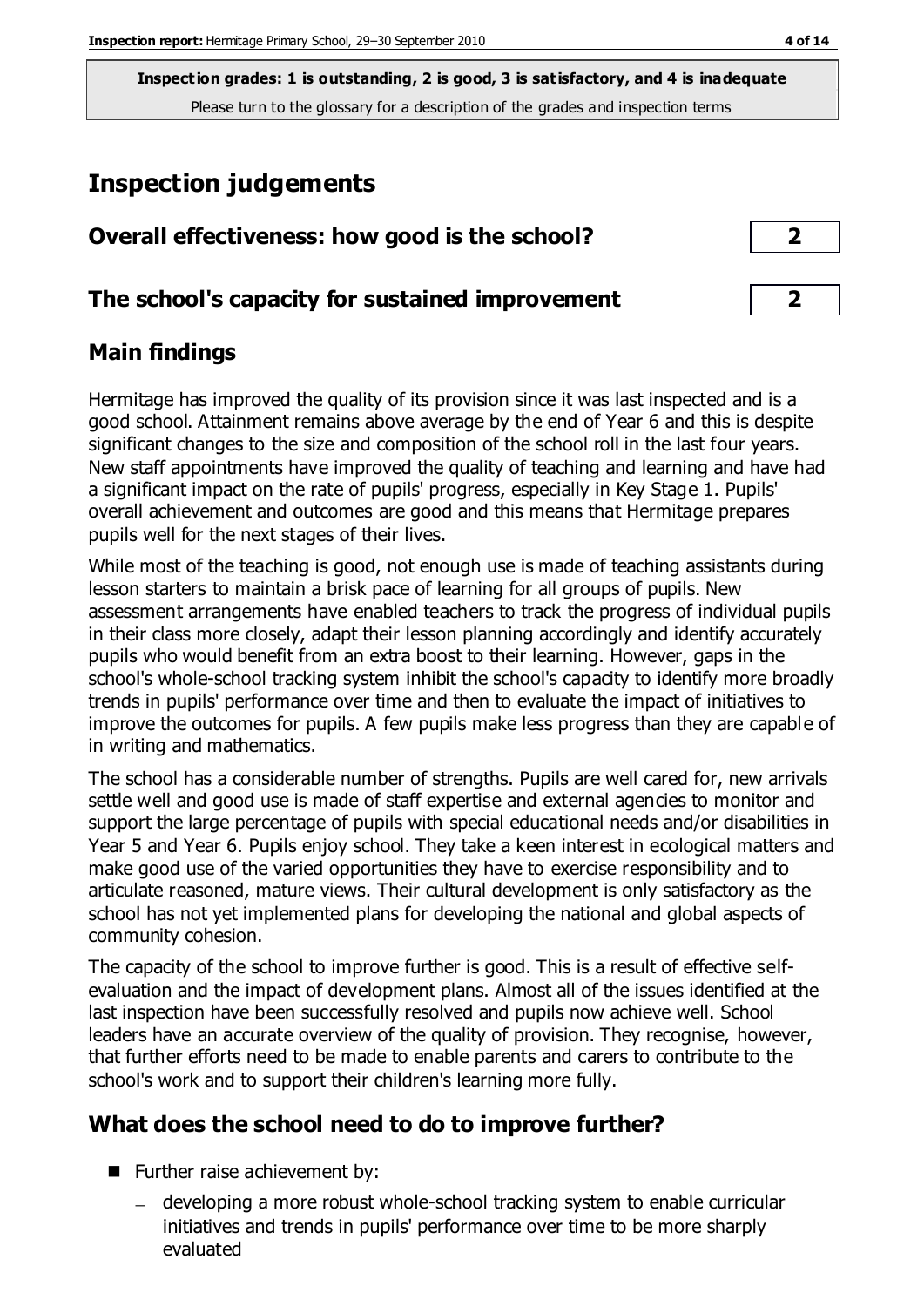**Inspection grades: 1 is outstanding, 2 is good, 3 is satisfactory, and 4 is inadequate** Please turn to the glossary for a description of the grades and inspection terms

- make better use of teaching assistants at the beginning of lessons so as to enhance the support given to pupils in their learning to very best effect.
- **IMPLEM** Implement by July 2011 a structured plan for developing the national and global aspects of community cohesion and in so doing enhance pupils' cultural awareness by providing them with more first-hand experiences of pupils from different national and/or ethnic backgrounds.
- Improve the school's engagement with parents and carers by:
	- providing a wider range of opportunities for parents and carers to contribute to the school's work
	- increasing the opportunities for parents and carers to learn how they can best support their children's learning.

#### **Outcomes for individuals and groups of pupils 2**

Pupils' achievement is good. Children's skills when they join Year 1 are broadly average. By the end of Year 6, they are above average, sometimes significantly so. Pupils' attainment is strongest in reading and they make particularly good use of guided reading lessons to develop their skills. Pupils with special educational needs and/or disabilities achieve well. Pupils who are targeted for extra support for reading make good progress. For example, Year 5 pupils steadily improved their fluency due to focused practice on working out new words by using individual letters and sounds. More able Year 6 pupils tackled complex mathematical problems with enthusiasm during their 'brain academy' lessons and completed most questions correctly working against the clock. Year 1 pupils demonstrated a developing understanding of forces and motion during an exciting outdoor scientific experiment.

Pupils' positive attitudes, enthusiastic response and hard-working approach while completing their independent tasks are key factors in their enjoyment of learning. Their behaviour is good as they get on well with each other and the staff. They say that they feel safe and they have a secure knowledge of what action to take in hazardous situations. They make good use of the school's extensive playground equipment to take lots of exercise at break-times and participate keenly in a wide range of physical activities after school. They have a good knowledge of healthy lifestyles, as reflected in the school's awards, and most make healthy food choices. Pupils identify well with their school, for example in supporting the school council's plans to raise funds for playground equipment. Year 6 prefects support the staff very effectively. They take their monitoring duties seriously, dispensing wise words of advice to their classmates and to younger children. Pupils' spiritual, moral, social and cultural development is good overall but not yet outstanding as there are some gaps in their knowledge and understanding of different cultures. Pupils' above average attainment and very regular attendance stand them in good stead for the next stage in their education.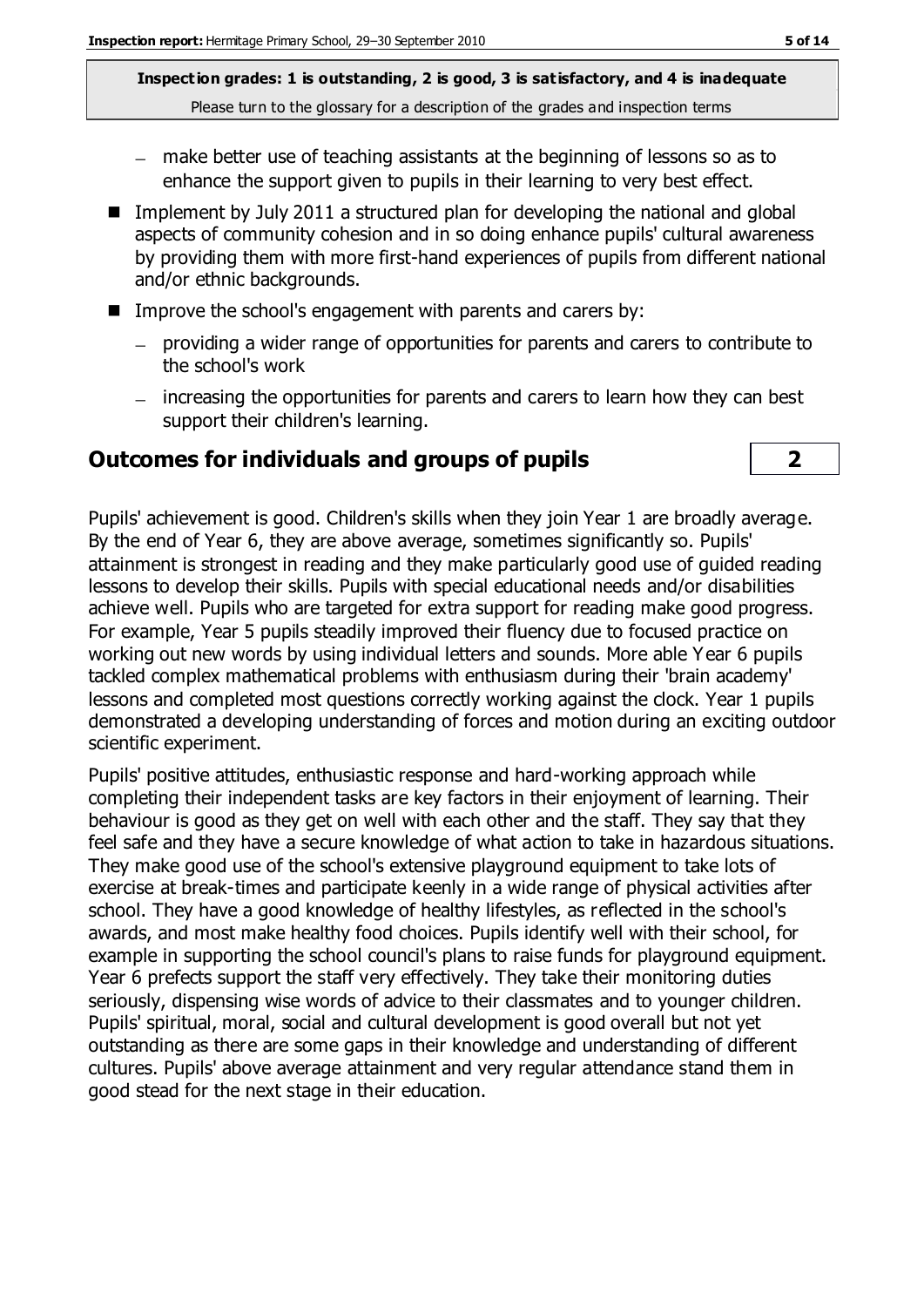Please turn to the glossary for a description of the grades and inspection terms

These are the grades for pupils' outcomes

| Pupils' achievement and the extent to which they enjoy their learning                                                     |               |
|---------------------------------------------------------------------------------------------------------------------------|---------------|
| Taking into account:<br>Pupils' attainment <sup>1</sup>                                                                   |               |
| The quality of pupils' learning and their progress                                                                        | $\mathcal{P}$ |
| The quality of learning for pupils with special educational needs and/or disabilities<br>and their progress               | $\mathcal{P}$ |
| The extent to which pupils feel safe                                                                                      |               |
| Pupils' behaviour                                                                                                         |               |
| The extent to which pupils adopt healthy lifestyles                                                                       |               |
| The extent to which pupils contribute to the school and wider community                                                   |               |
| The extent to which pupils develop workplace and other skills that will contribute to<br>their future economic well-being |               |
| Taking into account:<br>Pupils' attendance <sup>1</sup>                                                                   |               |
| The extent of pupils' spiritual, moral, social and cultural development                                                   | 2             |

<sup>1</sup> The grades for attainment and attendance are: 1 is high; 2 is above average; 3 is broadly average; and 4 is low

## **How effective is the provision?**

Teaching has several strengths. Teachers have good subject knowledge and mostly question pupils well to test their understanding of new learning. They plan interesting tasks which are adapted well to pupils' needs when they learn independently. Teaching assistants are very effectively deployed to support small groups or individual pupils during this part of the lesson. More able pupils have good opportunities to demonstrate and extend their skills and relish their challenge activities. Lesson starters, however, are sometimes less successful because insufficient use is made of teaching assistants to match questions to pupils' different abilities or engage pupils in discussion. On these occasions, the concentration of some pupils flags. While teaching is consistently good in Key Stage 1, there is some satisfactory teaching in Key Stage 2 which slows the pace of learning. Oral feedback and marking are good and most pupils know how they can improve their work.

The curriculum is well matched to pupils' needs. Enrichment activities make a significant contribution to pupils' personal development and enjoyment of school. Pupils participate keenly in a wide range of activities, especially sport, and the school's recent focus on developing opportunities for gifted and talented pupils has proved successful in raising standards at Level 5. Provision, both for pupils with special educational needs and/or disabilities and for those pupils who would benefit from an extra boost to their learning, is extensive and makes good use of the expertise of teaching assistants to ensure successful outcomes for these pupils.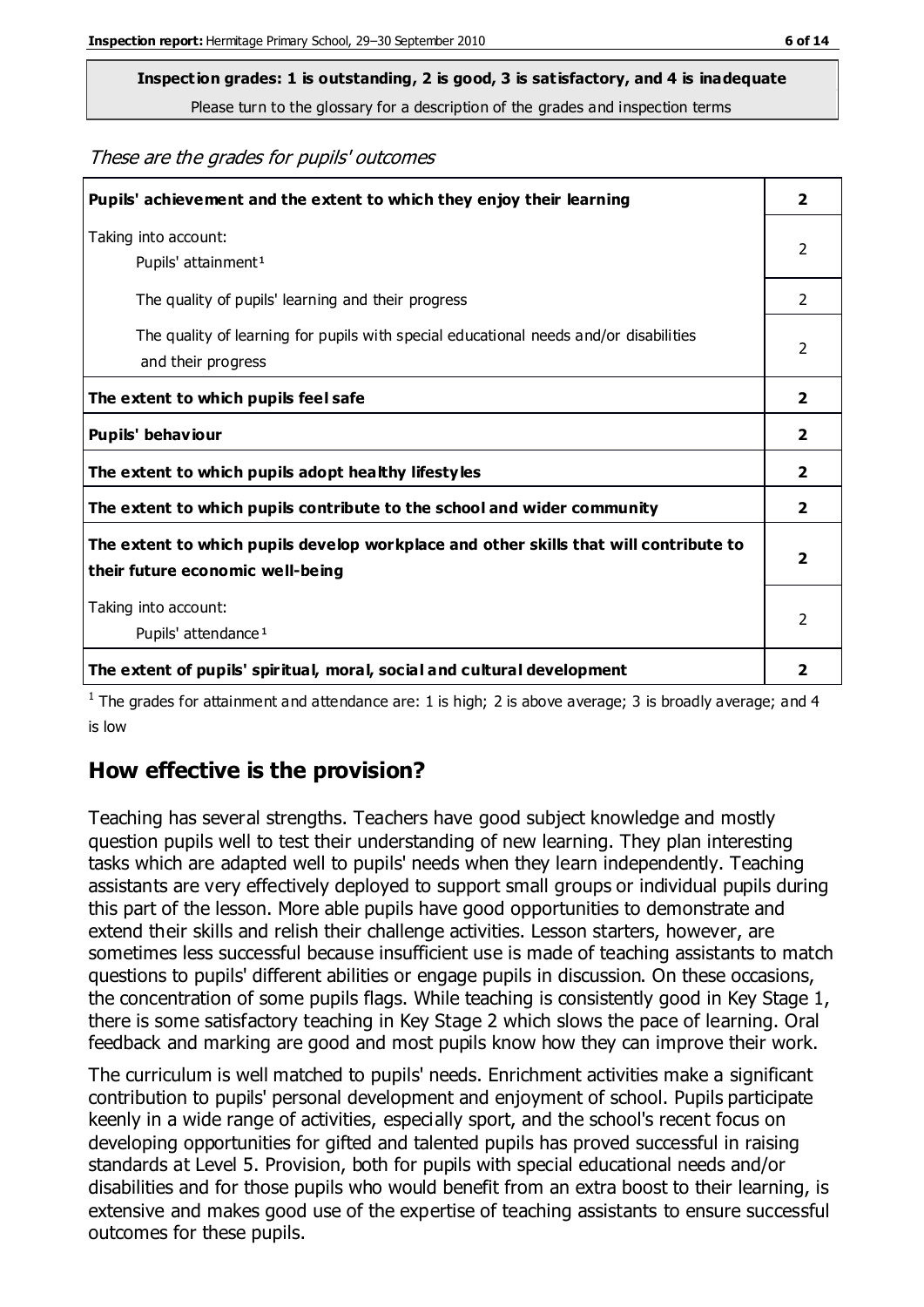Please turn to the glossary for a description of the grades and inspection terms

The warm climate of mutual respect ensures that pupils are very confident in approaching adults on any matter that is troubling them. The emotional, social and behavioural needs of pupils whose circumstances may make them vulnerable are met well by support from staff or through partnerships with other agencies. Attendance is effectively monitored and promoted and this ensures that the school regularly meets its attendance targets.

These are the grades for the quality of provision

| The quality of teaching                                                                                    |  |
|------------------------------------------------------------------------------------------------------------|--|
| Taking into account:<br>The use of assessment to support learning                                          |  |
| The extent to which the curriculum meets pupils' needs, including, where relevant,<br>through partnerships |  |
| The effectiveness of care, guidance and support                                                            |  |

## **How effective are leadership and management?**

Leaders and managers at all levels have adapted well to the challenges posed by the changes to the school roll. Good teamwork has ensured that new initiatives to improve pupils' learning, for example in developing guided writing, have proved successful. Teaching and learning are effectively monitored through lesson observations and useful actions have been taken to improve teachers' practice where required. Leaders have good aspirations for pupils' progress and set appropriately challenging targets for the performance of Year 6 pupils which are regularly met.

The school promotes equal opportunities and tackles discrimination well as reflected, for example, in the good progress of more able pupils and those pupils with special educational needs and/or disabilities. The governing body supports the school well in fulfilling its safeguarding duties and the new chair and vice-chair have good plans for the governing body to contribute more to self-evaluation processes to influence the school's strategic direction to very best effect. While some initiatives, some very recent, have been put in place to involve parents and carers, this remains an important area for further development. Community cohesion is promoted satisfactorily as the school's intentions for developing wider national and global links are still in the planning stage.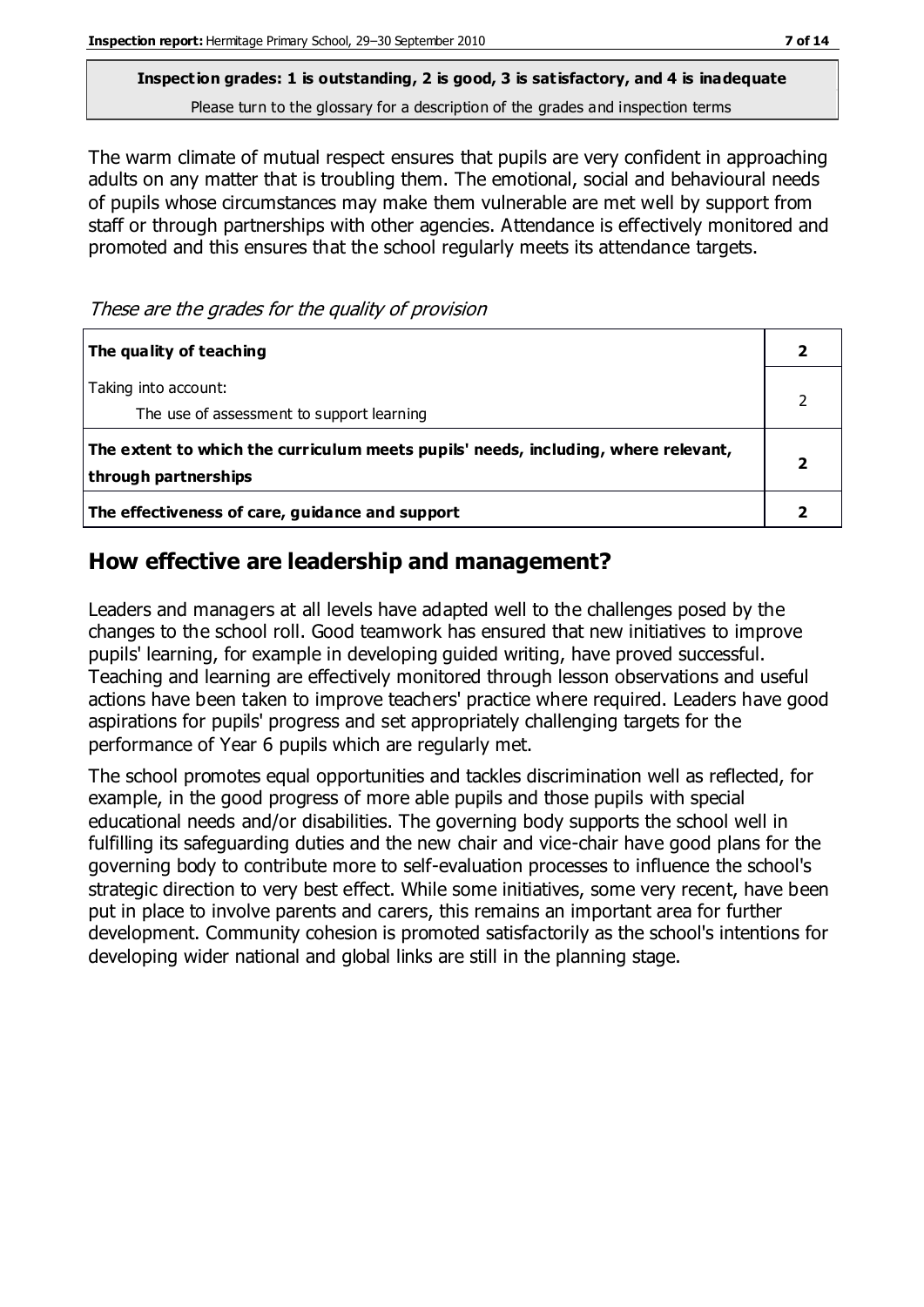Please turn to the glossary for a description of the grades and inspection terms

These are the grades for leadership and management

| The effectiveness of leadership and management in embedding ambition and driving<br>improvement                                                                  |                         |
|------------------------------------------------------------------------------------------------------------------------------------------------------------------|-------------------------|
| Taking into account:<br>The leadership and management of teaching and learning                                                                                   | 2                       |
| The effectiveness of the governing body in challenging and supporting the<br>school so that weaknesses are tackled decisively and statutory responsibilities met | 3                       |
| The effectiveness of the school's engagement with parents and carers                                                                                             | 3                       |
| The effectiveness of partnerships in promoting learning and well-being                                                                                           | $\overline{2}$          |
| The effectiveness with which the school promotes equality of opportunity and tackles<br>discrimination                                                           | $\overline{\mathbf{2}}$ |
| The effectiveness of safeguarding procedures                                                                                                                     | $\overline{\mathbf{2}}$ |
| The effectiveness with which the school promotes community cohesion                                                                                              |                         |
| The effectiveness with which the school deploys resources to achieve value for money                                                                             | 2                       |

#### **Early Years Foundation Stage**

Children make good gains in their learning from entering Reception with skills which vary from year to year, but are broadly in line with those expected for their age. The Reception leader makes very effective use of recent improvements to the outdoor area to plan a good range of activities to engage the children. Children actively embrace these opportunities to pursue their own interests. They work and play well and are keen to share new experiences with adults. They concentrate and persevere well when they direct their own learning. For example, they skilfully manoeuvre trucks round the toy farmyard, construct garage-ramps with stickle bricks and develop their numeracy skills well by striking number-discs with beanbags. Children identify numbers and can already count to 20 accurately, but at this early stage in the term have not yet mastered simple addition or the written formation of numbers. Children relate well to the additional adults, who intervene at well judged moments to support their learning. The Reception leader's assessment records clearly show that under her good leadership, children's learning, most notably in literacy, has benefited significantly from better learning opportunities, such as the new letter and sounds programme.

**Overall effectiveness of the Early Years Foundation Stage 2** Taking into account: Outcomes for children in the Early Years Foundation Stage 2 The quality of provision in the Early Years Foundation Stage **2** 2 The effectiveness of leadership and management of the Early Years Foundation 2

These are the grades for the Early Years Foundation Stage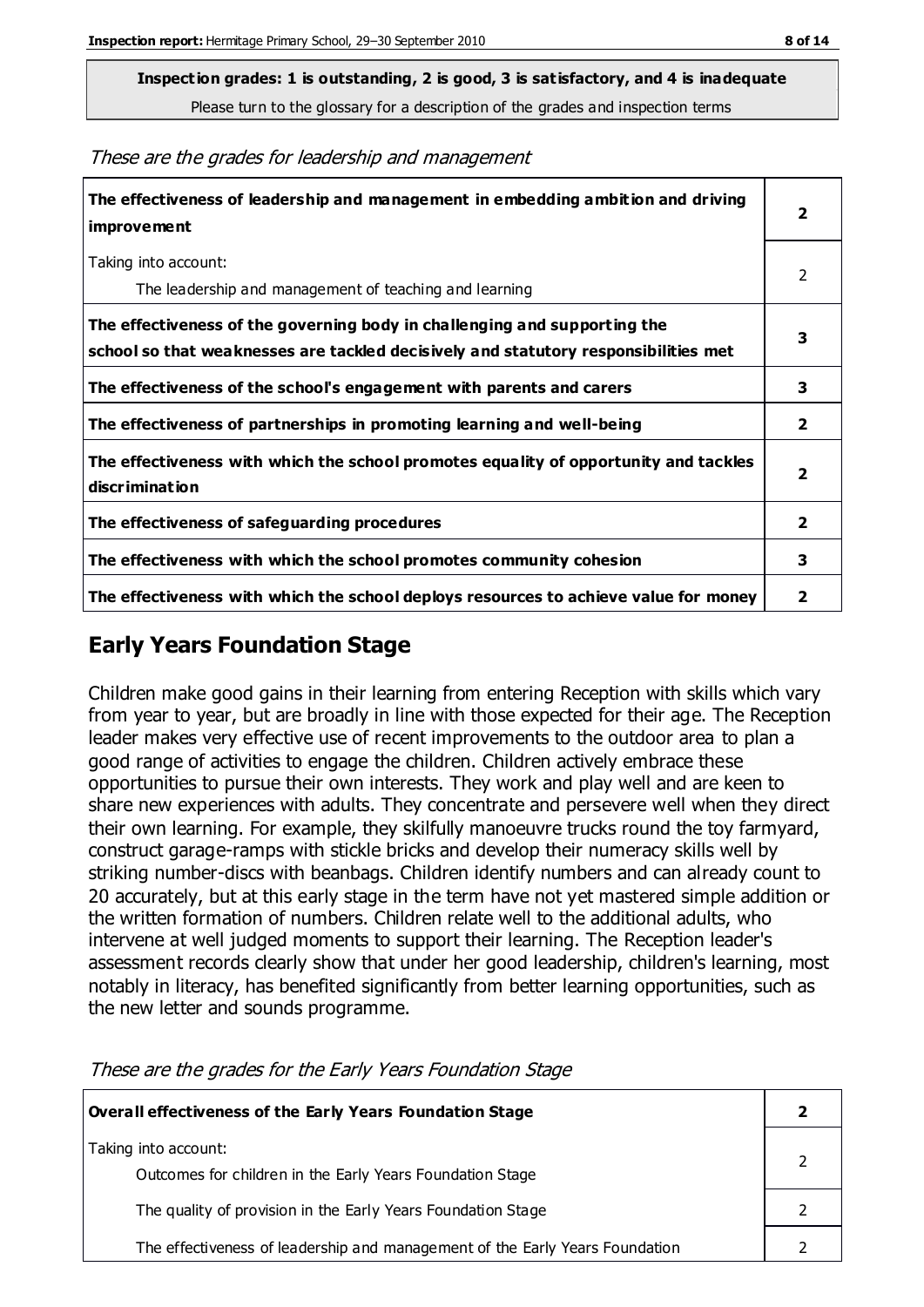Please turn to the glossary for a description of the grades and inspection terms

Stage

#### **Views of parents and carers**

Questionnaires were returned on behalf of over half the pupils registered at the school. The inspection questionnaires included a large number of written comments which were evenly balanced between very positive and more mixed responses. The latter mentioned several ideas as to how the school could enable parents and carers to work more closely with the staff to support their children's education and expressed some disquiet that the school did not plan more to involve them in its work. Parents commend, however, without reservation the approachable, caring and welcoming staff and appreciate the new learning logs. Inspectors endorse these views, but found no evidence to validate the concerns of a few parents about the management of pupils' behaviour.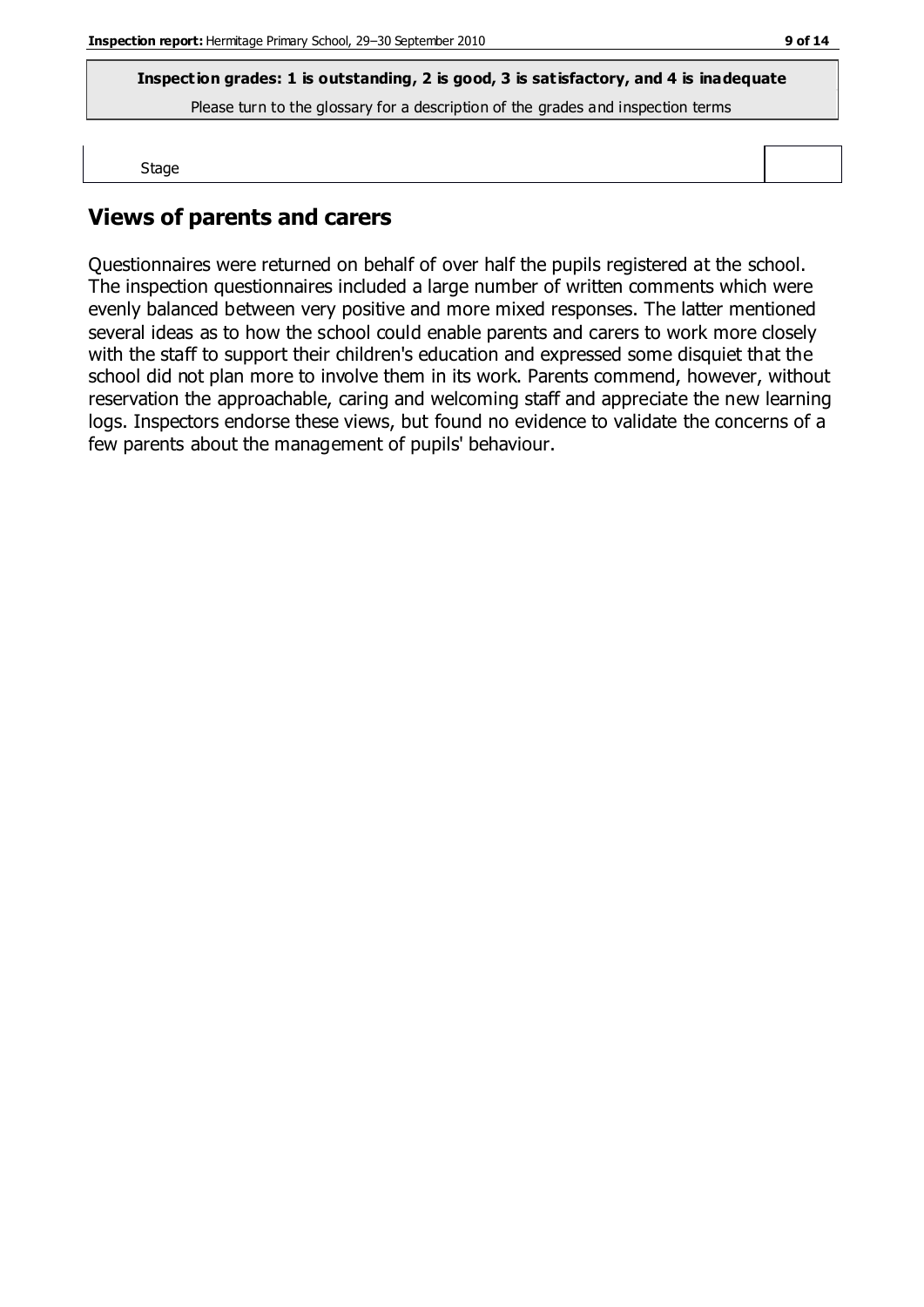#### **Responses from parents and carers to Ofsted's questionnaire**

Ofsted invited all the registered parents and carers of pupils registered at Hermitage Primary School to complete a questionnaire about their views of the school.

In the questionnaire, parents and carers were asked to record how strongly they agreed with 13 statements about the school.

The inspection team received 105 completed questionnaires by the end of the on-site inspection. In total, there are 193 pupils registered at the school.

| <b>Statements</b>                                                                                                                                                                                                                                       | <b>Strongly</b><br>agree |               | <b>Agree</b> |               |                | <b>Disagree</b> |                | <b>Strongly</b><br>disagree |  |
|---------------------------------------------------------------------------------------------------------------------------------------------------------------------------------------------------------------------------------------------------------|--------------------------|---------------|--------------|---------------|----------------|-----------------|----------------|-----------------------------|--|
|                                                                                                                                                                                                                                                         | <b>Total</b>             | $\frac{1}{2}$ | <b>Total</b> | $\frac{0}{0}$ | <b>Total</b>   | $\frac{1}{2}$   | <b>Total</b>   | $\frac{0}{0}$               |  |
| My child enjoys school                                                                                                                                                                                                                                  | 61                       | 58            | 43           | 41            | $\mathbf{1}$   | $\mathbf{1}$    | $\mathbf 0$    | $\mathbf 0$                 |  |
| The school keeps my child<br>safe                                                                                                                                                                                                                       | 56                       | 53            | 47           | 45            | $\overline{2}$ | $\overline{2}$  | $\mathbf 0$    | $\mathbf 0$                 |  |
| My school informs me about<br>my child's progress                                                                                                                                                                                                       | 29                       | 28            | 63           | 60            | 13             | 12              | $\mathbf 0$    | $\mathbf 0$                 |  |
| My child is making enough<br>progress at this school                                                                                                                                                                                                    | 35                       | 33            | 55           | 52            | 6              | 6               | $\overline{2}$ | $\overline{2}$              |  |
| The teaching is good at this<br>school                                                                                                                                                                                                                  | 45                       | 43            | 50           | 48            | $\overline{2}$ | $\overline{2}$  | $\mathbf 0$    | $\mathbf 0$                 |  |
| The school helps me to<br>support my child's learning                                                                                                                                                                                                   | 43                       | 41            | 43           | 41            | 13             | 12              | $\mathbf{1}$   | $\mathbf{1}$                |  |
| The school helps my child to<br>have a healthy lifestyle                                                                                                                                                                                                | 43                       | 41            | 50           | 48            | 4              | $\overline{4}$  | $\mathbf 0$    | $\mathbf 0$                 |  |
| The school makes sure that<br>my child is well prepared for<br>the future (for example<br>changing year group,<br>changing school, and for<br>children who are finishing<br>school, entering further or<br>higher education, or entering<br>employment) | 38                       | 36            | 52           | 50            | $\overline{4}$ | 4               | $\mathbf 0$    | $\mathbf 0$                 |  |
| The school meets my child's<br>particular needs                                                                                                                                                                                                         | 34                       | 32            | 60           | 57            | 10             | 10              | $\mathbf 0$    | $\mathbf 0$                 |  |
| The school deals effectively<br>with unacceptable behaviour                                                                                                                                                                                             | 25                       | 24            | 61           | 58            | 16             | 15              | $\mathbf 0$    | $\pmb{0}$                   |  |
| The school takes account of<br>my suggestions and concerns                                                                                                                                                                                              | 37                       | 35            | 53           | 50            | 7              | 7               | $\overline{2}$ | $\mathcal{P}$               |  |
| The school is led and<br>managed effectively                                                                                                                                                                                                            | 34                       | 32            | 48           | 46            | 13             | 12              | $\overline{2}$ | $\overline{2}$              |  |
| Overall, I am happy with my<br>child's experience at this<br>school                                                                                                                                                                                     | 47                       | 45            | 53           | 50            | $\overline{2}$ | $\overline{2}$  | $\mathbf{1}$   | $\mathbf{1}$                |  |

The table above summarises the responses that parents and carers made to each statement. The percentages indicate the proportion of parents and carers giving that response out of the total number of completed questionnaires. Where one or more parents and carers chose not to answer a particular question, the percentages will not add up to 100%.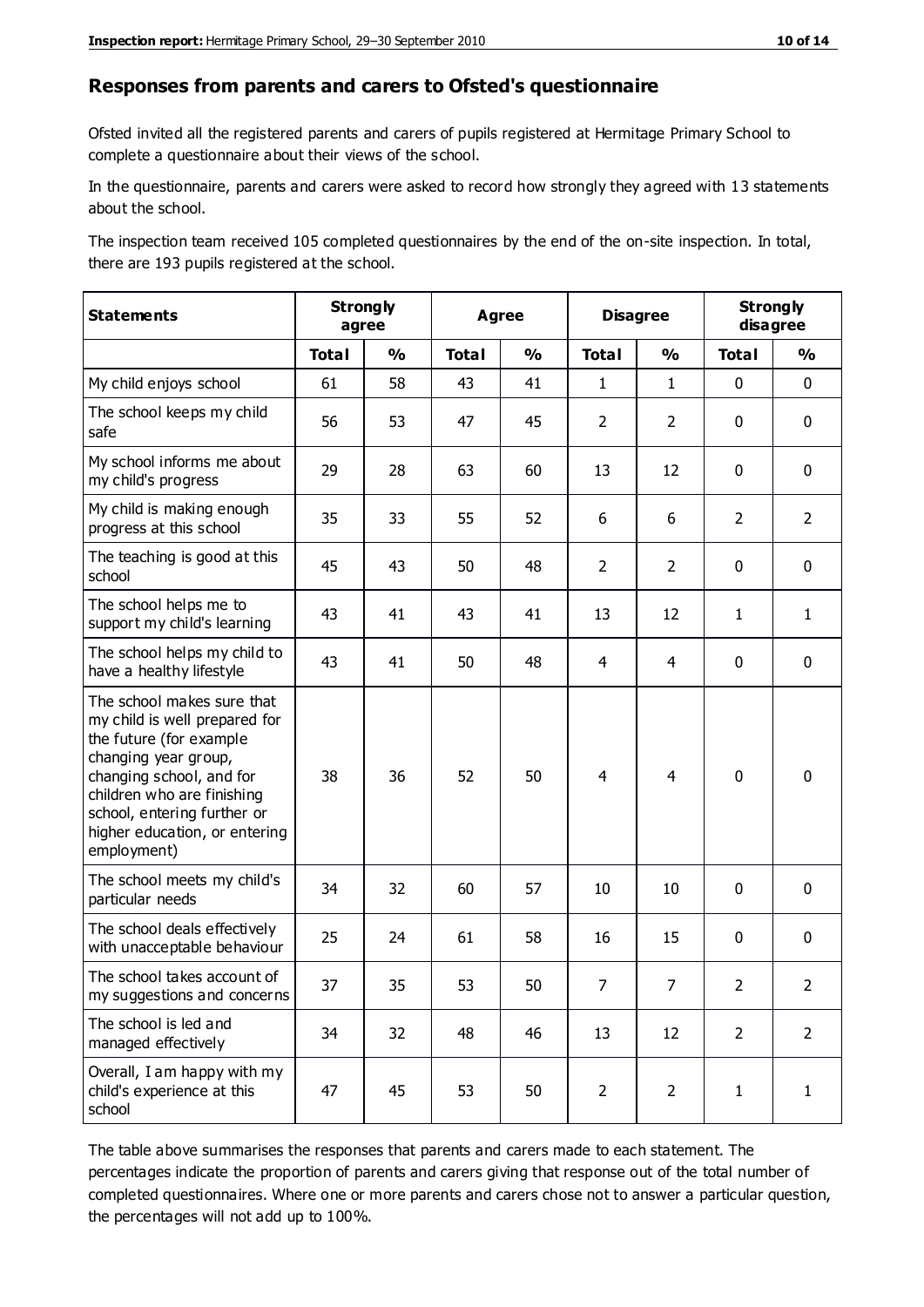## **Glossary**

| Grade   | <b>Judgement</b> | <b>Description</b>                                                                                                                                                                                                            |
|---------|------------------|-------------------------------------------------------------------------------------------------------------------------------------------------------------------------------------------------------------------------------|
| Grade 1 | Outstanding      | These features are highly effective. An outstanding school<br>provides exceptionally well for all its pupils' needs.                                                                                                          |
| Grade 2 | Good             | These are very positive features of a school. A school that<br>is good is serving its pupils well.                                                                                                                            |
| Grade 3 | Satisfactory     | These features are of reasonable quality. A satisfactory<br>school is providing adequately for its pupils.                                                                                                                    |
| Grade 4 | Inadequate       | These features are not of an acceptable standard. An<br>inadequate school needs to make significant improvement<br>in order to meet the needs of its pupils. Ofsted inspectors<br>will make further visits until it improves. |

#### **What inspection judgements mean**

#### **Overall effectiveness of schools**

|                       | Overall effectiveness judgement (percentage of schools) |      |                     |                   |
|-----------------------|---------------------------------------------------------|------|---------------------|-------------------|
| <b>Type of school</b> | <b>Outstanding</b>                                      | Good | <b>Satisfactory</b> | <b>Inadequate</b> |
| Nursery schools       | 58                                                      | 36   | 4                   | 2                 |
| Primary schools       | 8                                                       | 43   | 40                  | 9                 |
| Secondary schools     | 10                                                      | 35   | 42                  | 13                |
| Sixth forms           | 13                                                      | 39   | 45                  | 3                 |
| Special schools       | 33                                                      | 42   | 20                  | 4                 |
| Pupil referral units  | 18                                                      | 40   | 29                  | 12                |
| All schools           | 11                                                      | 42   | 38                  | 9                 |

New school inspection arrangements were introduced on 1 September 2009. This means that inspectors now make some additional judgements that were not made previously.

The data in the table above are for the period 1 September 2009 to 31 March 2010 and are the most recently published data available (see **[www.ofsted.gov.uk](http://www.ofsted.gov.uk/)**). Please note that the sample of schools inspected during the autumn and spring terms 2009/10 was not representative of all schools nationally, as weaker schools are inspected more frequently than good or outstanding schools.

Percentages are rounded and do not always add exactly to 100. Secondary school figures include those that have sixth forms, and sixth form figures include only the data specifically for sixth form inspection judgements.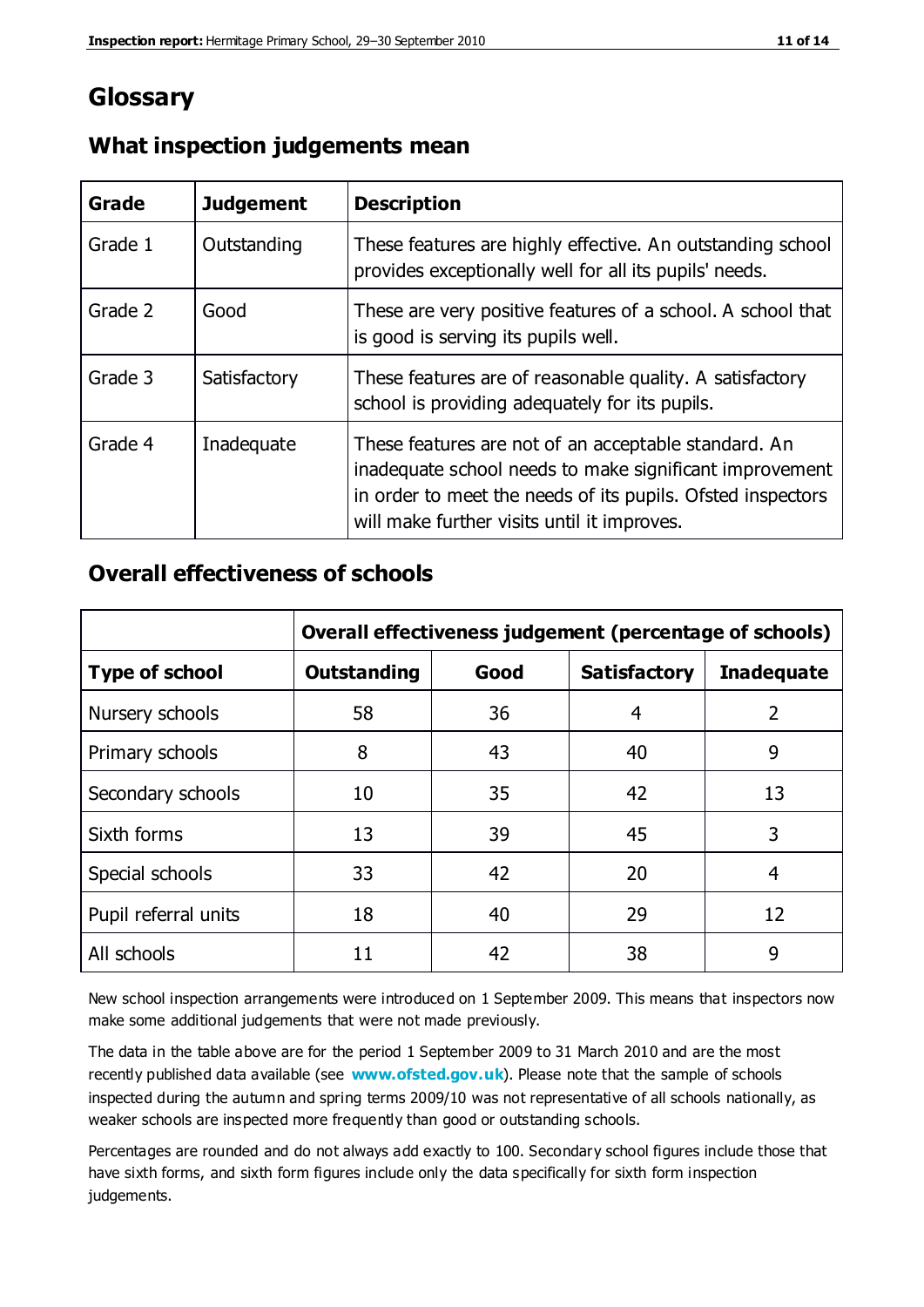## **Common terminology used by inspectors**

| Achievement:               | the progress and success of a pupil in their learning,<br>development or training.                                                                                                                                                          |  |  |
|----------------------------|---------------------------------------------------------------------------------------------------------------------------------------------------------------------------------------------------------------------------------------------|--|--|
| Attainment:                | the standard of the pupils' work shown by test and<br>examination results and in lessons.                                                                                                                                                   |  |  |
| Capacity to improve:       | the proven ability of the school to continue<br>improving. Inspectors base this judgement on what<br>the school has accomplished so far and on the quality<br>of its systems to maintain improvement.                                       |  |  |
| Leadership and management: | the contribution of all the staff with responsibilities,<br>not just the headteacher, to identifying priorities,<br>directing and motivating staff and running the school.                                                                  |  |  |
| Learning:                  | how well pupils acquire knowledge, develop their<br>understanding, learn and practise skills and are<br>developing their competence as learners.                                                                                            |  |  |
| Overall effectiveness:     | inspectors form a judgement on a school's overall<br>effectiveness based on the findings from their<br>inspection of the school. The following judgements,<br>in particular, influence what the overall effectiveness<br>judgement will be. |  |  |
|                            | The school's capacity for sustained<br>improvement.                                                                                                                                                                                         |  |  |
|                            | Outcomes for individuals and groups of pupils.                                                                                                                                                                                              |  |  |
|                            | The quality of teaching.                                                                                                                                                                                                                    |  |  |
|                            | The extent to which the curriculum meets<br>pupils' needs, including, where relevant,<br>through partnerships.                                                                                                                              |  |  |
|                            | The effectiveness of care, guidance and<br>support.                                                                                                                                                                                         |  |  |
| Progress:                  | the rate at which pupils are learning in lessons and<br>over longer periods of time. It is often measured by<br>comparing the pupils' attainment at the end of a key                                                                        |  |  |

stage with their attainment when they started.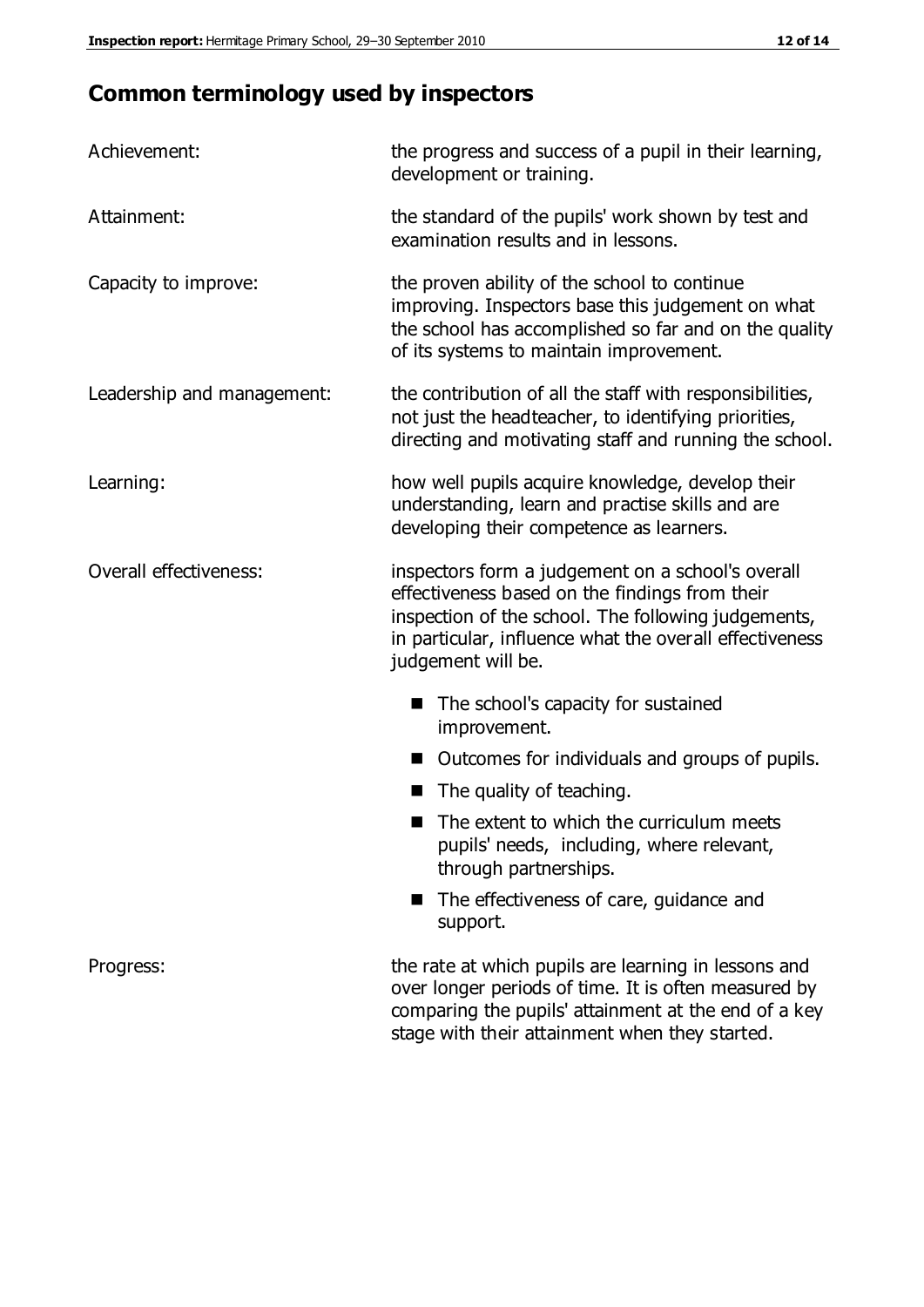#### **This letter is provided for the school, parents and carers to share with their children. It describes Ofsted's main findings from the inspection of their school.**

1 October 2010

#### Dear Pupils

#### **Inspection of Hermitage Primary School, Thatcham RG18 9SA**

I would like to thank you for your help when the inspection team visited your school recently. This is what we found out.

Yours is a good school. Children do well in the Reception class. You keep up this good progress, especially in reading, right through to the end of Year 6. By then, your standards are above average in all subjects, which sets you up well for secondary school. All parts of your personal development are good, including your behaviour, and the prefects are a credit to themselves and the school. You get on well with your teachers and enjoy your lessons. Pupils who find learning more difficult get lots of skilful support from the teaching assistants to help them catch up, while those pupils who find learning easier have good chances to push on with more challenging work. The staff do a good job. They look after you well, so that all pupils, including newcomers, settle in quickly and make good friends. You feel safe and enjoy all parts of school life, including the activities at the end of the school day.

I have asked the staff to do a few things to make your learning better. The teachers are to make more use of the teaching assistants during lesson starters to make sure all pupils are learning really well at these times. The school is to set up a full tracking system to follow your progress right through your time in school. The staff are to plan carefully to make sure you know more about people of other cultures. Lastly, the school is to work more closely with your parents and carers to get them more involved in your learning and to give them more chances to have a say in planning the school's future.

You can help by keeping up your good attendance and continuing to work hard.

Yours sincerely

Derek Aitken Lead inspector